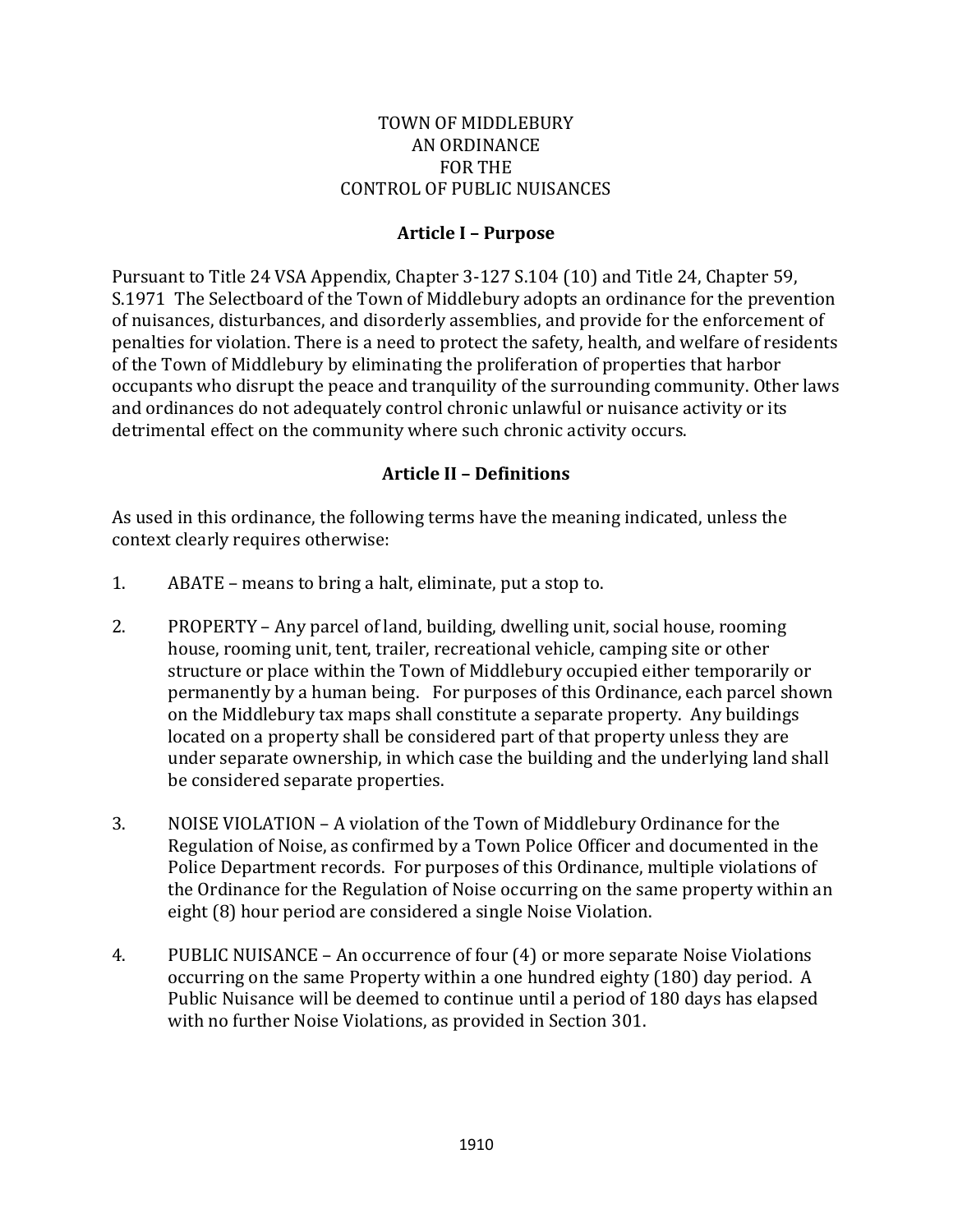- 5. OWNER The person, persons, corporation, partnership, association, trustees, or other entity having the legal title or the beneficial interest in a property, as their interest is recorded in the land records of the Town of Middlebury.
- 6. NOTICE AND ORDER A notice given pursuant to Section 401 of a violation of this Ordinance for the Control of Public Nuisances with an order to abate and otherwise comply with the ordinance issued in accordance with this chapter.

# **Article III – Regulation**

### Section 301 - Violations

- 1. No owner of a property shall commit, conduct, promote, facilitate, permit, fail to prevent, or otherwise let happen, a public nuisance on that owner's property.
- 2. The initial occurrence of a public nuisance on a property (i.e., the fourth Noise Violation within a 180-day period) shall constitute a violation of this Ordinance (a "Nuisance Violation"). Such a violation shall be punishable as a first offense under Section 501.
- 3. Once a public nuisance has occurred on a property, each subsequent Noise Violation occurring on that property within 180 days of the last Noise Violation on the property shall constitute an additional Nuisance Violation. Each such violation shall be punishable as a second, third, or subsequent offense under Section 501.
- 4. Once a public nuisance has occurred on a property, if 180 days elapse with no further Noise Violations occurring on a property, then the public nuisance shall be deemed to have abated, and a new public nuisance will not be deemed to have occurred unless three new Noise Violations occur within any 180-day period.
- 5. Violations shall be evaluated separately for each property. For example, if an owner owns two properties, and two Noise Violations occur on each property within a 180 day period, a public nuisance shall not be deemed to have occurred because there were not four Noise Violations on a single property.

## **Article IV – Notices and Orders**

Section 400 – Notice and Warning

Within five (5) working days of the a Noise Violation occurring on a property, the Police Department or the Town Manager will cause to be served, in accordance with Section 402, a notice of warning to the owner, containing the following information:

a. the date and times of each Noise Violation;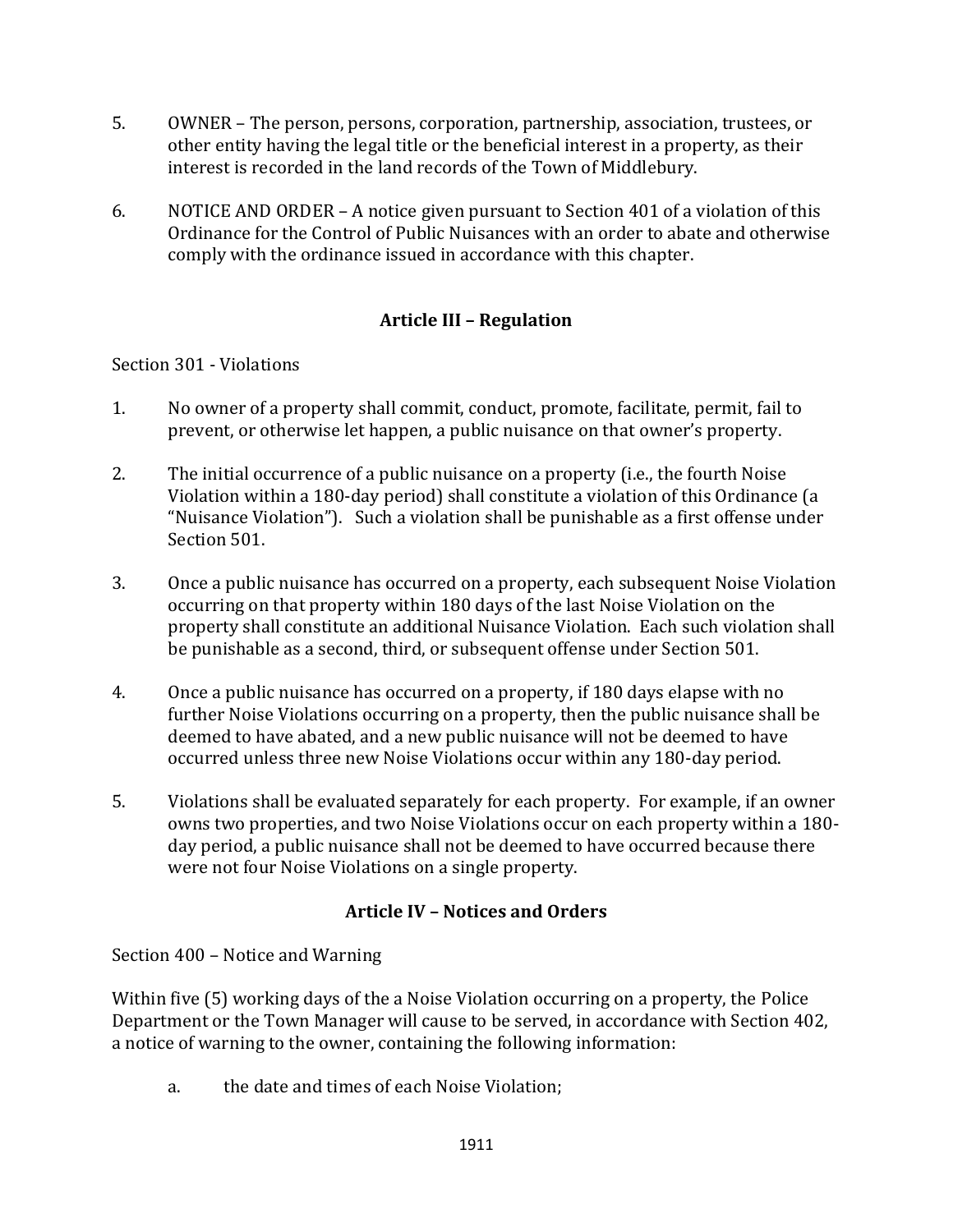- b. the person or persons against whom action was taken to abate the Noise Violation;
- c. the nature and extent of the Noise Violation;
- d. a notice to the owner that four separate Noise Violations occurring on the property within a 180-day period will constitute a Public Nuisance and a violation of this Ordinance;
- e. a request to the owner to take all necessary steps to avoid future Noise Violations;
- f. a copy of the Ordinance for the Regulation of Noise and the Ordinance for Control of Public Nuisances.

Section 401 – Notice of Violation and Abatement Order

- 1. Within ten (10) working days of any Nuisance Violation, as defined in Section 301, the Town Manager shall cause to be served on the owner, in accordance with Section 402, a Notice of Violation and Order to Abate the Public Nuisance. The Notice and Order shall include:
	- a. copies of the notices previously sent pursuant to Section 400 for all Noise Violations occurring within the last 180 days;
	- b. a new notice pursuant to Section 400 for the latest Noise Violation that has given rise to a Nuisance Violation;
	- c. a notice to the owner that the building is a Public Nuisance and that a Nuisance Violation has occurred;
	- e. an order to other owner to abate the nuisance immediately; and
	- f. a copy of the Ordinance for the Control of Public Nuisances.

### Section 403 - Delivery of Notices

Any notice required to be made to an Owner under this Ordinance shall be deemed effective if hand-delivered, mailed by certified mail, return receipt requested, or sent by overnight delivery with proof of delivery, to the owner at the address listed in the current Town of Middlebury Grand List. Notice need not be made separately to multiple owners unless there is more than one address listed in the Grand List. Any notice mailed or delivered to any owner as provided herein shall be effective as to the owner identified in the notice notwithstanding such owner's refusal to accept delivery of the notice and notwithstanding any failure of any other owner to actually receive notice.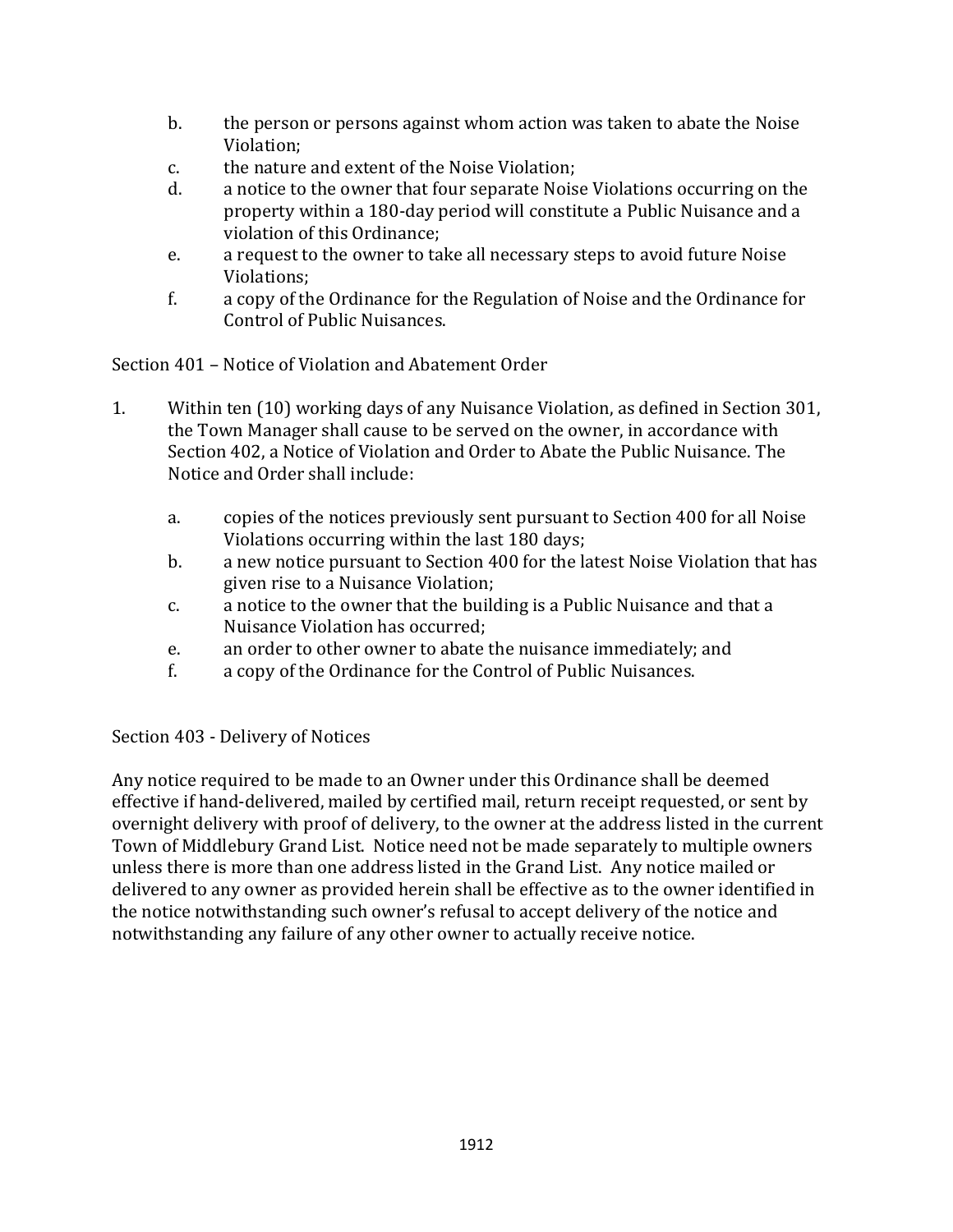Section 403 - Affirmative Defenses; Suspension of Enforcement.

- 1. The Town shall suspend enforcement of any Nuisance Violation if the Owner (a) confers with the Chief of Police as required in Paragraph 2 below, and (b) demonstrates that the owner has made diligent efforts to abate the Public Nuisance on its property, as defined in Paragraph 3 below.
- 2. The Owner or Owner's representative shall meet with the Chief of Police or his or her designee, in person or by telephone, within ten (10) days of receipt of the Notice and Order to Abate or at a time mutually agreed to be the Chief of Police and the Owner or owner's representative, to identify ways to eliminate the public nuisance.
- 3. For purposes of this Section, the requirement to make "diligent efforts" will be satisfied by either of the following:
	- a. The owner initiates formal eviction proceedings or other similar legal means, beginning prior to the issuance of the Nuisance Violation and continuing until all of the occupants whose conduct gave rise to the Violation have vacated the premises; or
	- b. Beginning prior to the issuance of the Nuisance Violation, the owner undertakes and pursues with due diligence, considering the nature and extent of the separate violations, reasonable means to avoid a recurrence of similar violations on the parcel by the present and future tenants or occupants of the parcel.

The owner will be responsible for submitting monthly progress reports to the Police Department as evidence of its diligent efforts. If the owner ceases to make diligent efforts (for example, by discontinuing or failing to actively pursue legal proceedings), then enforcement shall resume and the Town may pursue any enforcement actions allowed by this Ordinance;

5. Steps taken by an owner to abate a public nuisance after receiving a Notice of Violation and Abatement Order may be taken into account by the Town in imposing fines and other abatement actions, but shall not entitle the owner to automatic suspension of enforcement in accordance with Paragraph 1 above.

# **Article V – Civil Penalties**

Section 500 – Designation as civil penalties.

Violations of the provisions of Article III are civil violations Per Title 24, VSA 1974a and other applicable laws.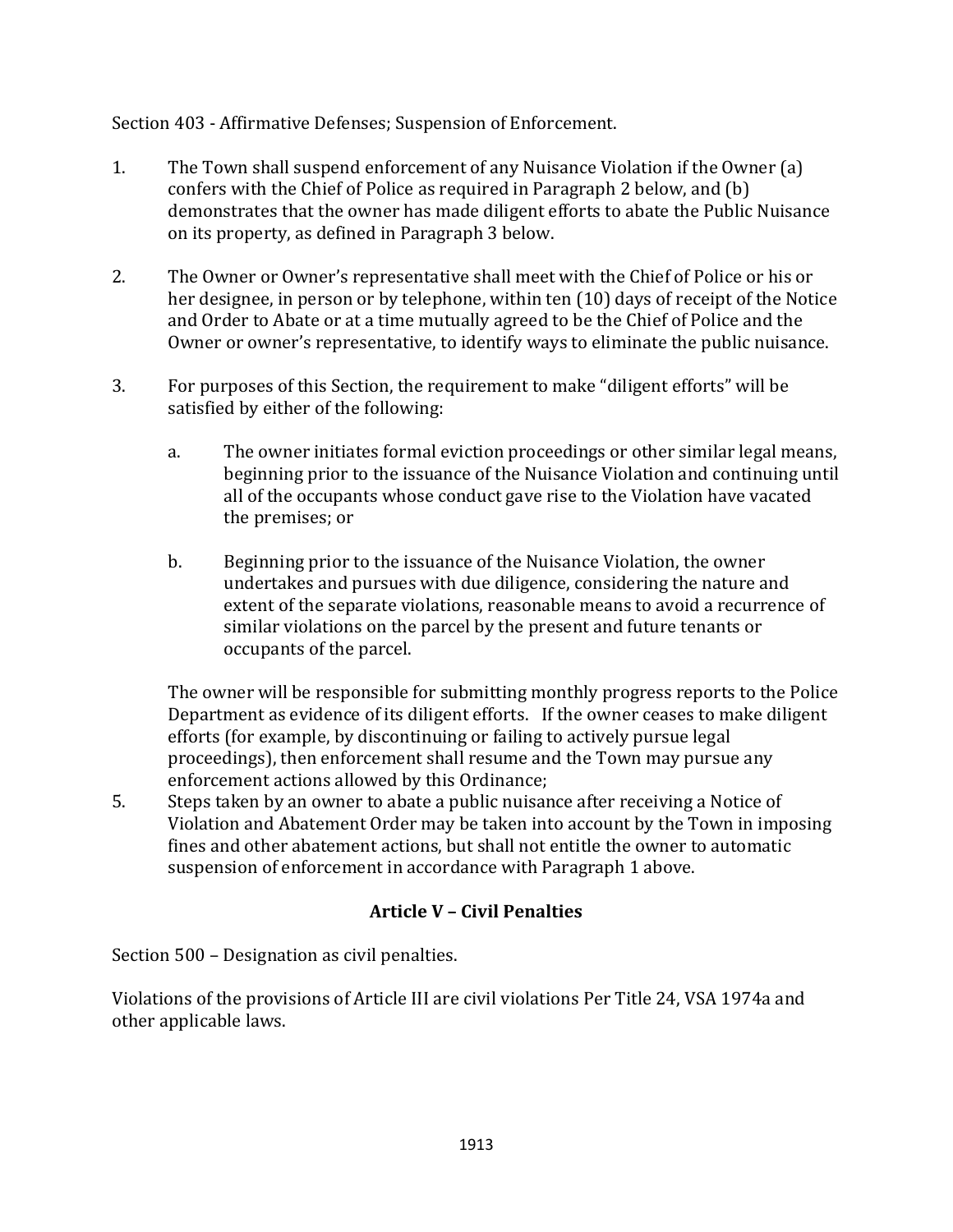Section 501 – Schedule of Penalties

| Violation                     | Fine          | Waiver |
|-------------------------------|---------------|--------|
| First Offense                 | \$250-\$1,000 | \$250  |
| Second Offense                | \$500-\$1000  | \$500  |
| Third and Subsequent Offenses | \$750-\$1,000 | \$750  |

Section 502 – Civil Enforcement Remedies

1. The town may enforce any order or decision issued in accordance with this chapter that is not complied with by the person to whom the order or decision is issued by any method available in law, including but not limited to lien, foreclosure, sale of real and personal property or a civil action. In addition to seeking enforcement of an order or decision, a civil action may be instituted for injunctive and compensatory relief.

Section 503 - Cost Recovery

- 1. In addition to and independent of any fines provided for under Article 501, the Town may collect from the Owner any expense related to efforts by the Town to abate a public nuisance. This includes the cost of responding to any noise complaints at the building, costs related to the prosecution of the offenders, administrative costs, court fees, and legal fees.
- 2. A cost-recovery fee schedule, approved by the Board of Selectmen, is an attachment to this ordinance.

## **Article VI – Injunctions**

Section 601 – Injunctive Remedies

In addition to and independent of the other remedies provided for by this Ordinance, the Town may, pursuant to Title 24 Chapter 61, S. 2121, seek injunctive relief against the property and the owner to abate the nuisance, which may include, to the extent authorized by law, eviction of any occupants and the closure of the building to occupation for a period not to exceed one (1) year.